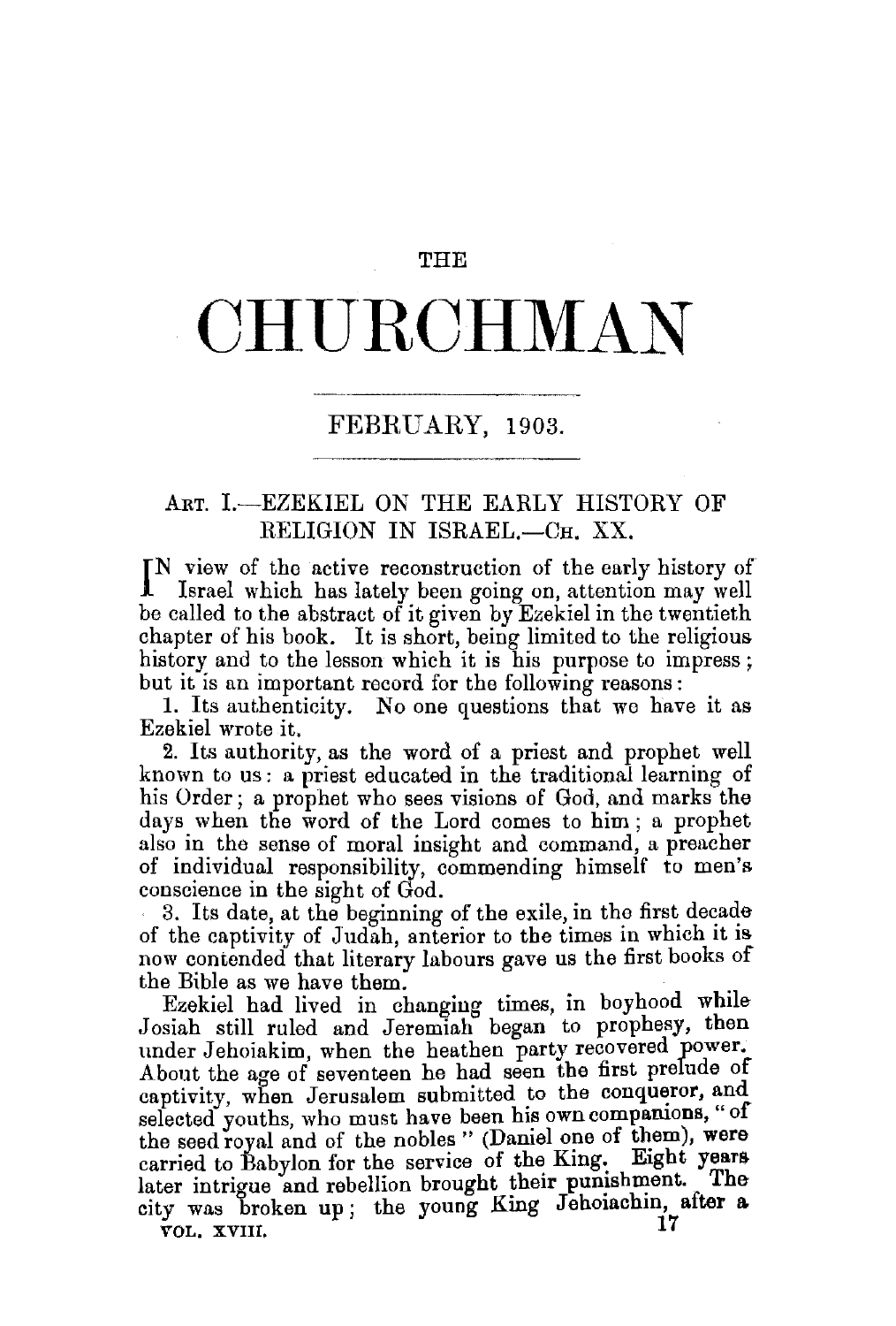three months' reign, went into lifelong captivity, and with him the flower of the nation, " the chief of the land, all the men of might ten thousand," and all the skilled artificers, leaving only " the poorest sort of the people" under the vassal King Zedekiah. Eleven years later his falseness and folly brought on the final blow in the destruction of the city and temple, the dispersion of the population, and desolation of the land. So, according to Jeremiah's vision, the good figs were carried to Babylon and the evil figs remained. That first captivity, with all its anguish of heart and its natural inclination to sit down and weep by the waters of Babylon, was yet a vigorous stock, and struck roots where it was. They followed the wise counsel of Jeremiah's letter, and as colonists in the land of exile came to realize, as they had never done at home, their national religion and character. That was the purpose of the dispensation ; but it did not look hopeful at first. Imbued with the inveterate poison of idolatry and spirit of self-will, they needed a stern and resolute ministry, and in God's mercy they had it. Ezekiel, in the thirtieth year, which would have qualified him as a priest, found himself called to be a prophet. In the fifth year of the captivity he saw visions of God, and was sent to the rebellious house. It is a trying commission ; but the signs of a prophet are recognised, and in the first year of his ministry " the elders of Judah," his fellow-captives, " sit before him," as if to hear what he may have to say; and he has a vision of the manifold provocations of God going on at that very time in distant Jerusalem. After this we hear no more of " elders of Judah." In the second year-and after-the prophet's visitors are " the elders of Israel." The tribal name is dropped ; the national name succeeds. It was natural that, as far as circumstances made it possible, the exiled branches of the same race should gravitate towards each other. So on the occasion before us  $(\text{chap. xx.})$ —

" It came to pass in the seventh year, in the fifth month, on the tenth day of the month, that certain of the elders of Israel came to enquire of the Lord, and sat before me."

The answer is decisive-" I will not be enquired of by them.'' It had been given before (chap. xiv.), with a penetrating indictment of their double mind and cherished sin. It is given again, as to persons who now showed a better disposition, with lessons from the early history of their race.

"Wilt Thou judge them, Son of Man ; wilt Thou judge them? Cause them to know the abominations of their fathers!"

But why should they be judged by the deeds of their fathers 1 In his last public teaching the prophet had insisted on the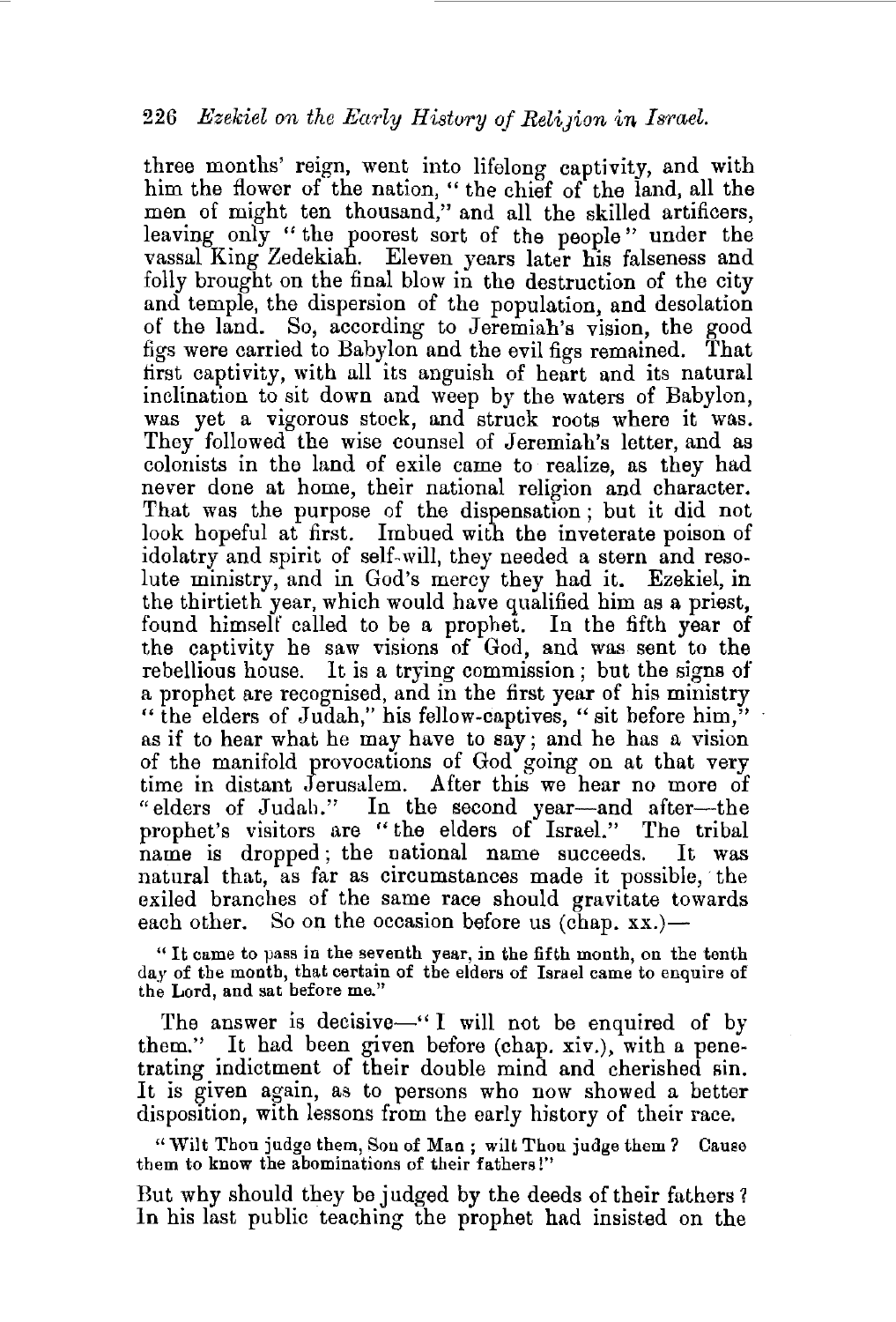limitation of personal responsibility. "The son shall not bear the iniquity of the father, neither shall the father bear the iniquity of the son. The soul that sinneth, it shall die." Yet national life is one, and the past leaves consequences to be inherited and lessons to be remembered, especially in Israel, which always carried the consciousness of its origin through all deflections from it. If they cannot evade personal responsibility because of the sins of their fathers, much more must they acknowledge it when they make their fathers' sins their own. If they think that the privilege of Israel is a right to inquire of the Lord, they must know that the sins of Israel cancel it, and that participation in idolatries abrogates participation in promises.

The story of the past is one of election on the one side and apostasy on the other, of calls of God and choice of idols, and is given in three divisions, in Egypt, in the Wilderness, and in the Land—three stages in the life of the people -and is interesting as showing an independent tradition, touching ground which is passed over in the Pentateuchal narrative.

I. The story in Egypt is given (vers. 5-9) and represents the people as one, called by their ancestral name and receiving communications from God, which marked His choice of them and their separation from the people among whom they sojourned. It speaks of

"The day when I chose Israel and lifted up My hand to the seed of the house of Jacob, and made Myself known unto them in the land of Egypt, saying, I am the Lord your God . . . Cast ye away every man the abominations of his eyes, and defile not yourselves with the idols of Egypt. I am the Lord your God. But they rebelled against Me; and would not hearken unto Me. They did not cast away every man the abominations of his eyes, neither did they forsake the idols of Egypt."

It might have followed " that I should pour out my fury upon them to accomplish my anger against them in the midst of the land of Egypt." But the sentence was revoked, and changed into a bringing them out in the sight of the nations.

It will be seen that this passage falls in with the narrative while containing supplementary information. At the end of Genesis Israel has come down into Egypt with a certain knowledge of the true God derived from their fathers, and with traditions of His communications and promises. At the beginning of Exodus that knowledge is supposed to exist, however faintly, and those traditions to survive. They are the inheritance of Moses, the basis of his mission and the ground of his appeal to Israel. What has been their state meantime? They have multiplied rapidly, and at the end have been oppressed and enslaved. But what of their religious **17-2**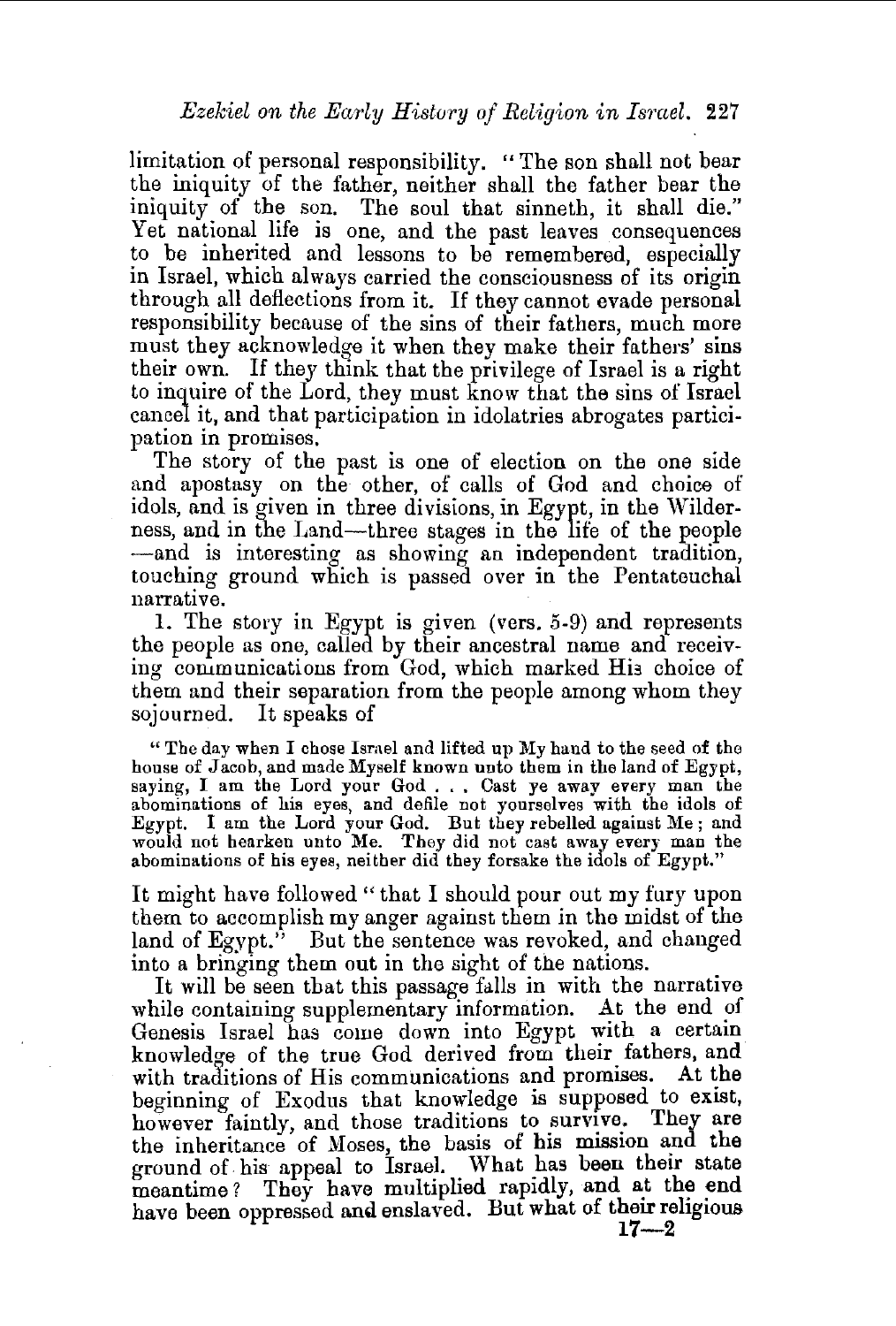state ? Ezekiel's tradition supplies the information. It was one in which testimony from their God was given and was disregarded. This testimony to the election and religion of their race, by whatever means and through whatever persons it came, was such as could be described as a" lifting up of the hand" of the Lord in attestation and command. Doubtless, as in all later history, the testimony found response in obedient. hearts, and was always an element in reserve, but to the people in general it was given in vain. With their natural tendency to idolatry, and having before them its imposing and mysterious forms, they readily adopted the superstitions of their neighbours and masters, and did not hearken to the voice which recalled them to the God of their fathers. "They did not cast away every man the abominations of his eyes or forsake the idols of Egypt."

Here we have a plain statement of the case. This adoption of the idols of Egypt is not, as recent historical critics tell us, a step upwards from fetishism to a higher level of religion. It is to Ezekiel a fall, and a grievous fall, from the better to the worse, a sin against light, an evil choice deserving the judgment of destruction, which mercy changes into a removal from the temptation and a new stage of probation.

2. This takes place in the life in the wilderness (vers. 10-27), the record being (like that of Israel in Egypt) in harmony with the narrative of the Pentateuch, yet with tokens of an independent tradition. It is divided into two parts, the first (vers. 10-18) concerning the people who came out of Egypt, the second (vers. 19-27) dealing with " their children in the wilderness.''

1. The delivery of the Law is affirmed as the first act after the departure from Egypt.

"I caused them to go forth out of the land of Egypt, and brought them into the wilderness. And I gave them My statutes and showed them My judgments, which if a man do he shall live in them. Moreover, also I gave them My sabbaths to be a sign between Me and them, that they might know that I am the Lord that sanctify them'' (chap. xx. 11, 12).

How much is contained in these few words ! There was Divine legislation by definite act of God. " I gave them My statutes." These are not only national laws, but such as go straight to the individual conscience and fasten on practical conduct. It is the *man* who is to *do* them. "Which if a man do he shall live in them," in that deeper, longer sense of "life" which belongs not to its surface but to its truth and essence, and which is a conspicuous feature of Ezekiel's thought, pervading his whole prophecy. It draws nearer than ever before to the yet unspoken word "eternal life." More prophet than priest, he urges the spiritual and ethical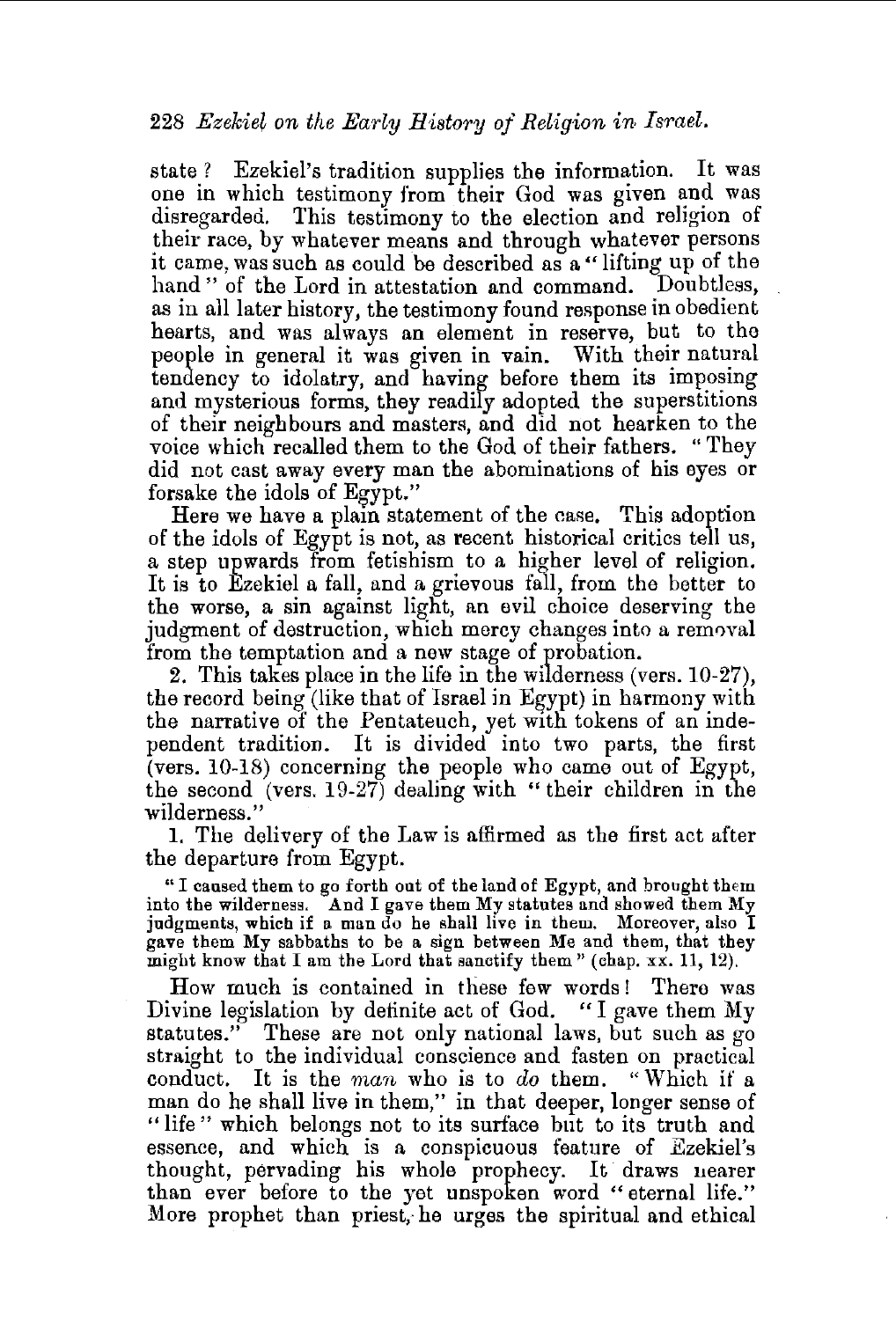nature of the Law; of positive ordinances, naming only the Sabbath, in its highest meaning and function as expressed Exod. xxxi.  $13-$ " a sign between me and them that I am the Lord which sanctify them." No doubt there was need to impress the obligation on sojourners among the heathen. In the wilderness there was again the same story of rebellion, ending in the sentence: "That I would not bring them into the land which I had promised them. Never the less" (it is added) "Mine eye spared them from destroying them, neither did I make a full end of them in the wilderness." So it was with the generation that came out of Egypt, as Exodus relates and Ezekten testifies.

Then with their children there is the like record of admonition and rebellion, and of a sentence suspended over them.

" I lifted up My hand to them in the wilderness, that I would scatter them among the nations and disperse them through the countries. Moreover, I gave them (delivered them over to) statutes that were not good and judgments whereby they should not live (viz., the wretched rites and pollutions of the heathen), that I might make them desolate, to the end that they might know that I am the Lord."

This is the record of those untold thirty-eight years, in which one generation died out and another succeeded, before the reassembling of " the children of Israel, even the whole congregation" (Numb. xx. 1). The story told in these general terms by Ezekiel is given by an earlier prophet with more particularity in respect both of the sin and the threat.

"Did ye bring unto Me sacrifices and offerings in the wilderness forty years, O house of Israel? Yea, ye have taken up Succoth your king (R.V., or, as the LXX. renders, the tabernacle of your Moloch), and Chinn your images, the star of your God, which ye made to yourselves. Therefore will I cause you to go into captivity beyond Damascus, saith the Lord, the God of Hosts is His name" (Amos v. 25-27).

As they had adopted idols of Egypt when sojourning there, so in their nomad life they took up the idolatries with which they came in contact, and were threatened with captivity in the furthest regions of which they then had knowledge. is Ezekiel's account, only in fuller form, and with a more detailed tradition of the spiritual apostasy in the forty years.

3. On the third indictment, that which Ezekiel draws against Israel in their land, it is unnecessary to dwell, because the narrative in the historical books is on the whole unquestioned, and it is considered that, in the evolution of opinion with the aid of prophets, there was an approximation to a higher character of religion sufficient to make the contem-

poraneous idolatries truly abominations.<br>It is in regard to the first two stages of the national life that the testimony of Ezekiel is important, because it contra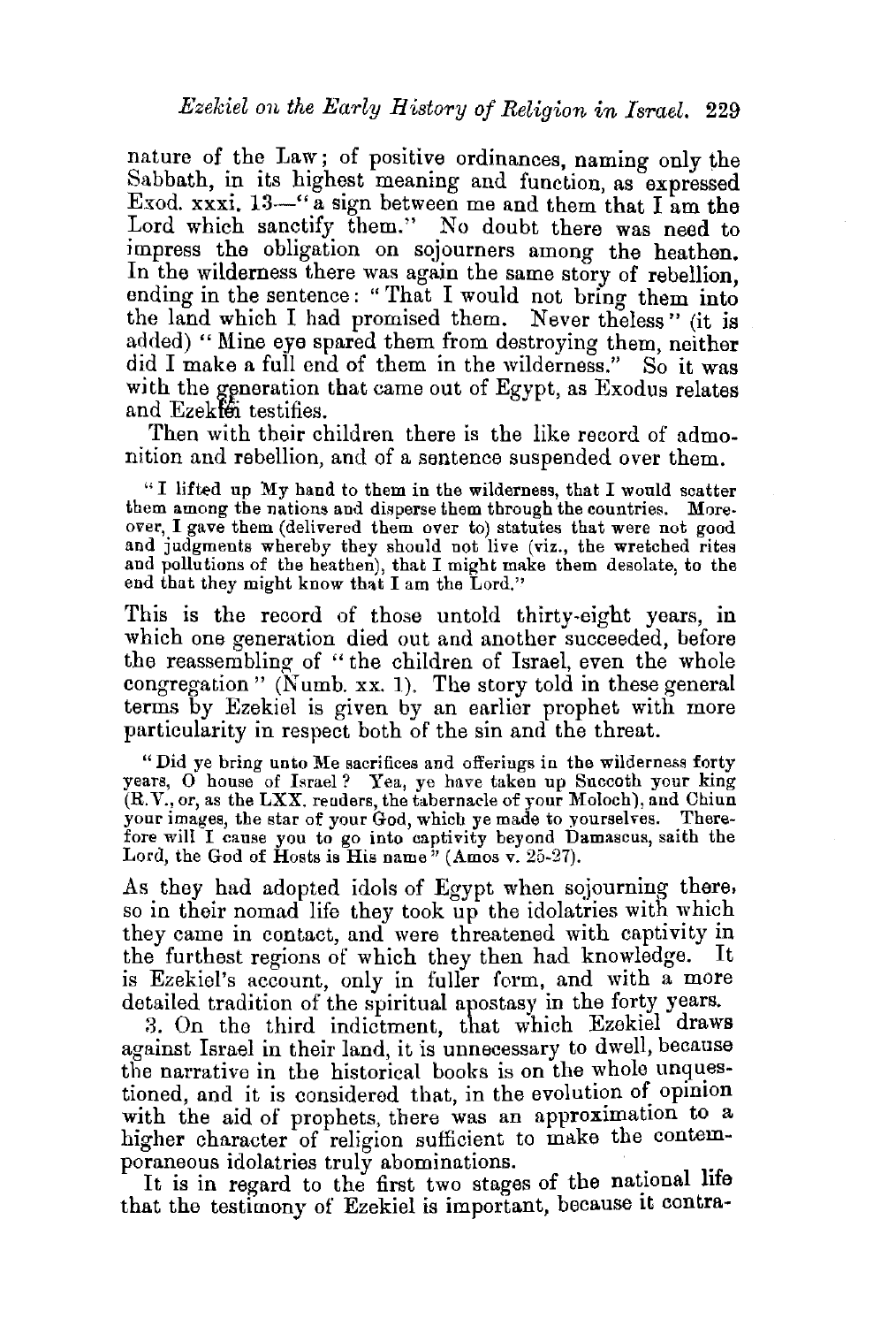venes the recent theory of the origin of the religion of Israel, and harmonizes with the Pentateuchal narrative. The theory is one of natural evolution, the narrative is one of Divine interventions. It asserts a definite and manifest intervention of God, in the call of Abraham, in the communications which followed, and the promises to his seed and to mankind, which he receives by faith and transmits to his descendants. Thus he receives by faith and transmits to his descendants. are created relations with the one living and true God which are renewed through the history of the patriarchs, and are the possession of the family when they go down into Egypt. When they there become a nation, these interventions take place, first, as here stated, in smaller measure, then on a greater scale in the mission of Moses and the laws of Sinai.

The evolution theory supposes that these things did not happen, that these relations with God did not exist, and that the recorded expressions of more intelligent faith, higher moral law, and purer piety were impossible to that rudimentary stage of undeveloped religious capacity, and, therefore, that the account of them is an imaginative transfer to traditional ancestors of the ideas of the age in which the stories were finally written. Ezekiel's testimony on the origin of the religion of Israel is *for* the narrative and *against* the theory ; it stands for intervention, not for evolution, in other respects, and *most* expressly in regard to the giving of the That was natural, it may be said, in a priest whose successors produced the "Priest's Code," and gave it an introduction in legendary and imaginative pictures of Abraham and Moses-pictures in that remote stage of religious evolution, as our critics say, "unthinkable." They feel themselves much at liberty with these writers or their representative editor whom they know as P., but who cannot be identified or located or provided with a name. The impersonal letter cannot defend itself against criticisms, inferences, and surpositions. It is a different matter to deal with a man like Ezekiel, a strong personality, a conspicuous figure moving in the midst of undoubted history, and speaking of what is undoubted history to him and to the elders of Israel who sit before him. He is an authority on the religious history of his people, and his witness bears directly on the present question-that between the narrative which asserts direct intervention, and the theory which allows only for gradual evolution.

We reach the verge of a question which cannot be discussed here. Properly speaking, the thesis should be not evolution *or* intervention, but evolution *and* intervention. Evolution, development of one condition into another, is a law of the universe, therefore of the realm of thought, as a